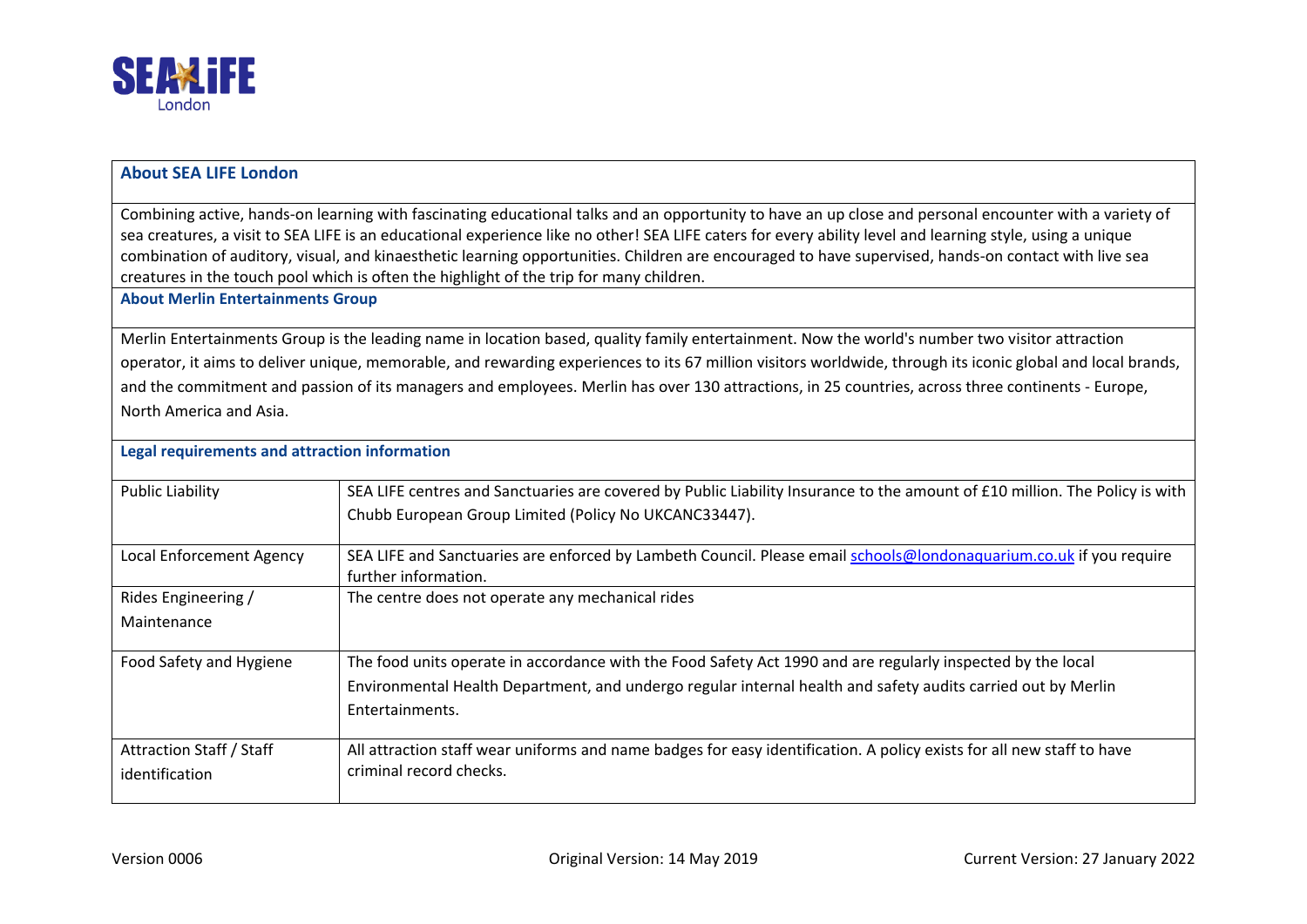

| Security                 | The attraction has a dedicated security team who can deal with minor security issues on site. The team is                                                                                                                                                                                               |
|--------------------------|---------------------------------------------------------------------------------------------------------------------------------------------------------------------------------------------------------------------------------------------------------------------------------------------------------|
|                          | also trained to deal with emergency incidents that may arise.                                                                                                                                                                                                                                           |
| COVID-19                 | We've been awarded the VisitEngland 'We're Good to Go' industry charter mark. This verifies that our attraction meets<br>the Government and public health guidance on COVID-19 and that we have all the required health and safety processes<br>in place to ensure you have a safe and enjoyable visit. |
| <b>Risk assessment</b>   |                                                                                                                                                                                                                                                                                                         |
| Vehicle traffic          | $N/A$ .                                                                                                                                                                                                                                                                                                 |
| Weather protection / Sun | The attraction is indoors so weather protection is not required. The only exception may be when groups are asked to                                                                                                                                                                                     |
| safety                   | wait outside while tickets are collected on arrival to avoid crowding in the entrance way.                                                                                                                                                                                                              |
| Water                    | There are display tanks throughout the different attractions and also touch pools; supervision is required at all                                                                                                                                                                                       |
|                          | times.                                                                                                                                                                                                                                                                                                  |
| Slips/Trips/Falls        | The following hazards should be noted:                                                                                                                                                                                                                                                                  |
|                          | Trips caused by looking in the display and not at the floor<br>$\bullet$                                                                                                                                                                                                                                |
|                          | Wet flooring                                                                                                                                                                                                                                                                                            |
|                          | Steps and stairs                                                                                                                                                                                                                                                                                        |
| High level areas         | Supervision is required and there is no climbing on the barriers.                                                                                                                                                                                                                                       |
| Strobe lighting          | Strobe lighting effects are used in certain areas throughout the attraction.                                                                                                                                                                                                                            |
| Reduced lighting         | Care should be taken due to reduced lighting in certain areas.                                                                                                                                                                                                                                          |
| <b>Enclosed spaces</b>   | Some parts of the attractions could make individuals feel confined due to being dark, warm and humid. However there<br>are no areas in the attraction that can be defined as a confined space.                                                                                                          |
| Attraction specific risk | Creatures, stings and bites: Do not place hands into any of the display tanks. All visitors must wash their hands if they<br>have contact with any creatures or water. Extra care is required for children sensitive to this environment.                                                               |
| Door entrapment          | Beware of closing doors on fingers etc                                                                                                                                                                                                                                                                  |
| <b>Rides</b>             | N/A                                                                                                                                                                                                                                                                                                     |
| Soft play areas / Play   | N/A                                                                                                                                                                                                                                                                                                     |
| equipment                |                                                                                                                                                                                                                                                                                                         |
| COVID-19                 | We are continuing to take the necessary measures to provide a safe and hygienic environment for guests. The health                                                                                                                                                                                      |
|                          | and safety of our guests and staff is our absolute priority. We have implemented an extensive range of safety measures,                                                                                                                                                                                 |
|                          | designed to ensure a happy, safe, and healthy experience for all guests and staff. These include:                                                                                                                                                                                                       |
|                          | Lower capacity – whilst legal restrictions have been lifted, we want to ensure we can still offer the best possible<br>guest experience                                                                                                                                                                 |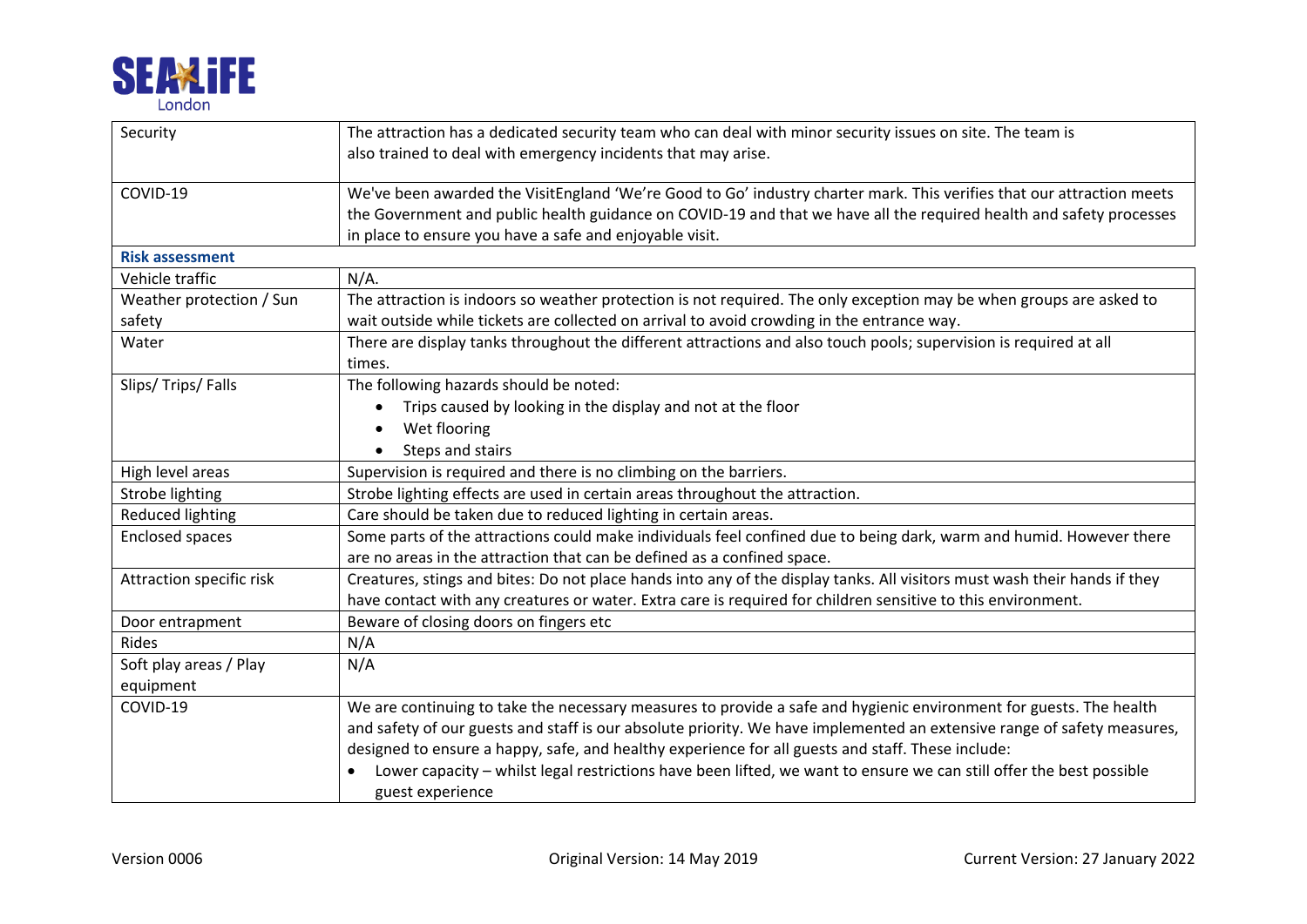

|                                | We continue to highly recommend that face coverings are worn inside our attractions<br>$\bullet$                            |  |  |
|--------------------------------|-----------------------------------------------------------------------------------------------------------------------------|--|--|
|                                | You may continue to see Personal Protective Equipment (PPE) and clothing for some of our staff<br>$\bullet$                 |  |  |
|                                | Continuation of enhanced cleaning, hygiene stations and hand sanitiser for guests at key locations<br>$\bullet$             |  |  |
|                                | You may still see increased ventilation and suggested spatial separation markings and other similar operating<br>$\bullet$  |  |  |
|                                | adjustments around the attraction                                                                                           |  |  |
| <b>Attraction arrangements</b> |                                                                                                                             |  |  |
| Arrival arrangements           | If you are bringing a group by minibus or coach and need to drop off and pick up your group you can take advantage of       |  |  |
|                                | coach-parking bays by the London Eye, please note that space is very limited. This service is complimentary, but must be    |  |  |
|                                | booked in advance by e-mailing coach@londoneye.com with the following details: Date of visit, time of visit (drop off       |  |  |
|                                | and pick up times), number of guests, number of coaches, site visiting, coach company, vehicle Registration/s, driver's     |  |  |
|                                | name. Please note that you are only permitted to use a parking bay for 20 minutes whilst you drop off and then pick up      |  |  |
|                                | your group and you are not permitted to stay whilst the group visits SEA LIFE London.                                       |  |  |
| Parking                        | Please go to the 'Visitor Information' pages on the website for the most convenient car park in relation to the attraction. |  |  |
| First aid                      | SEA LIFE London has a medical / first aid facility which is operated by a dedicated team of qualified first aiders. Nearest |  |  |
|                                | hospital: St Thomas' Hospital                                                                                               |  |  |
| <b>Emergency planning</b>      | SEA LIFE London has a contingency plan in the event of an emergency. The emergency plan has been developed in               |  |  |
|                                | conjunction with the local emergency services who have regular meetings regarding emergency procedures.                     |  |  |
| Fire safety                    | In the event of an emergency please follow all evacuation procedures.                                                       |  |  |
| Wheelchair access              | SEA LIFE London is fully accessible with lifts to all levels. We also have a ramp at the entrance which can be used for     |  |  |
|                                | entry and exit into the aquarium.                                                                                           |  |  |
| Lost children                  | Please report to member of staff or security guard.                                                                         |  |  |
| Unruly children                | The attraction has regulations displayed at the entrance. Staff are trained to enforce these regulations for the benefit of |  |  |
|                                | all guests. Staff will instruct children to behave where necessary. Children should be supervised by an adult at all times. |  |  |
| Age / height restrictions      | The minimum age restriction for children to enter the attraction without an adult is 16; any child 15 and under must be     |  |  |
|                                | accompanied by someone over the age of 18.                                                                                  |  |  |
| Lockers / storage facilities   | There are no lockers or storage facilities.                                                                                 |  |  |
| <b>Eating facilities</b>       | SEA LIFE London does have a Schools Lunch Room onsite, however this is subject to availability and must be booked in        |  |  |
|                                | advance. If you are unable to secure a time slot for the lunch room we recommend lunch in Jubilee Gardens, however          |  |  |
|                                | this would be weather dependant. We are unable to add any additional times to those advertised for our Schools Lunch        |  |  |
|                                | Room. Please note, we do not have a facility to store lunches or bags.                                                      |  |  |
| Welfare facilities             | There are toilets located on entry, on exit of the 'Rainforest Adventure' experience and just before the experience         |  |  |
|                                | 'Ocean Invaders'.                                                                                                           |  |  |